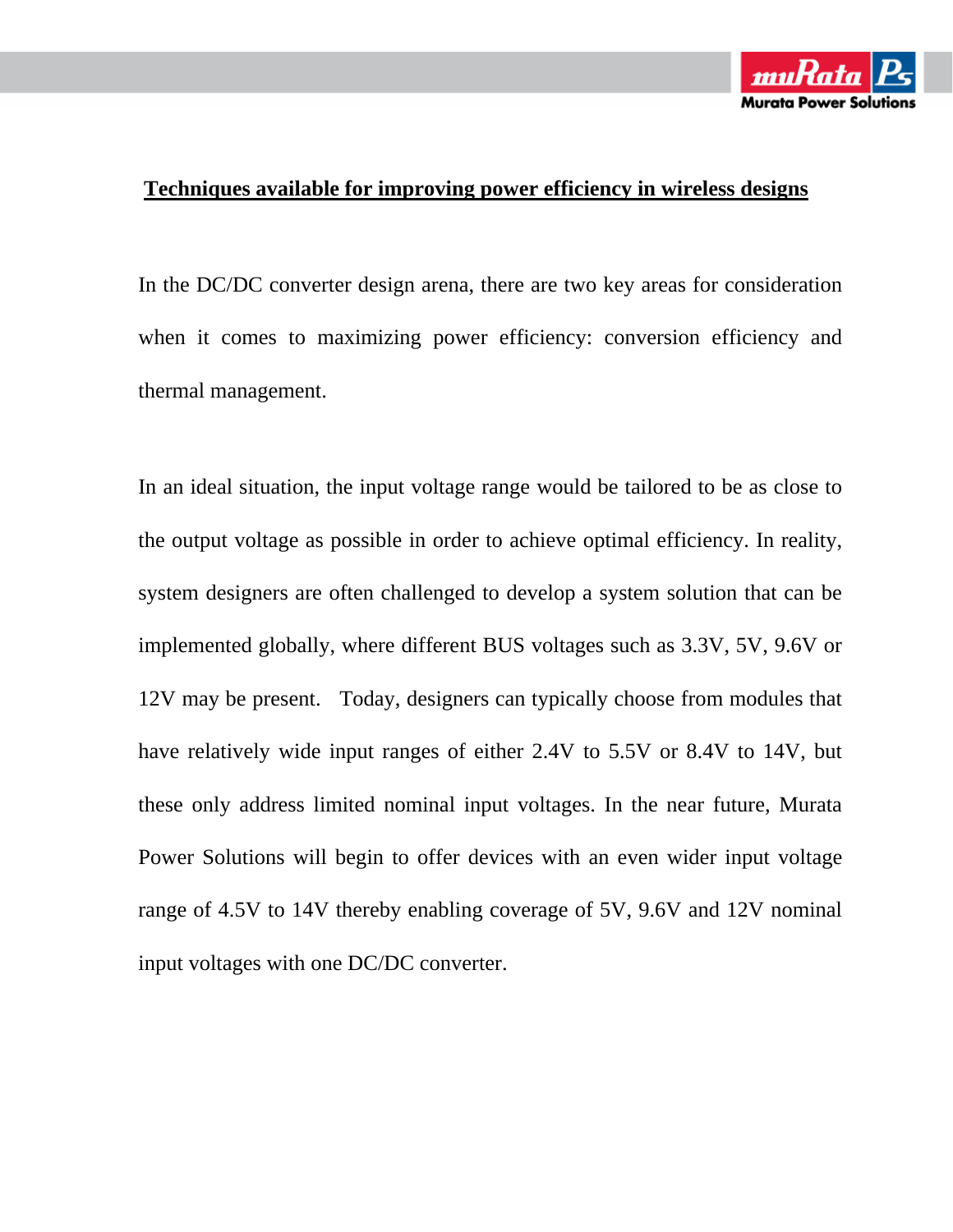Having widened the input voltage range, Murata Power Solutions is still able to minimise conversion losses – and therefore maximise efficiency - by using 'dead time control' also sometimes known as 'adaptive gate drive'. This technique uses precise control circuitry to minimise the delay (to the sub nanosecond region) between when the rectifier MOSFET turns off and the main switch turns on and vice-versa – a basic function of most DC/DC converters. By keeping dead time to a minimum, the voltage and current spikes that are contributors to poor efficiency are also minimized. This technique brings an additional benefit: improved EMI performance of the DC/DC converter.

Last but certainly not least is the application of sound thermal management techniques. As form factors continue to shrink, designers face the challenge of dissipating power via increasingly smaller surface areas. Industry leaders such as Murata Power solutions employ novel thermal management techniques to maximize the available surface area for heat transfer. By optimising the conversion efficiency of the DC/DC and making best use of the available surface area for conduction cooling, improved derating performance at high ambient temperatures can be achieved.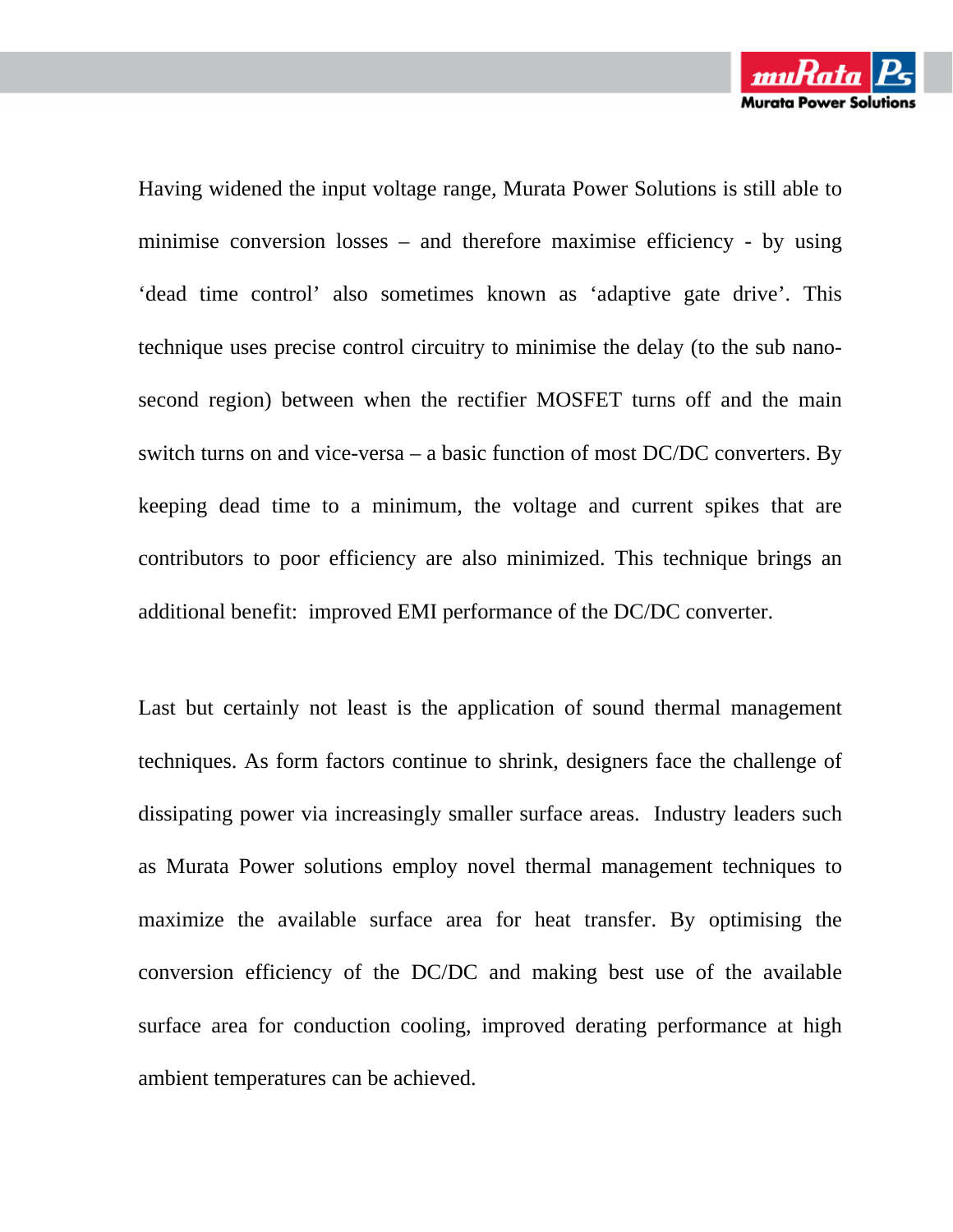

## **About Murata Power Solutions**

Murata Power Solutions (www.murata-ps.com) is headquartered in Mansfield, Massachusetts, with over 1,300 employees, and locations in the USA, Canada, England, France, Germany, Singapore, Japan and China. Murata Power Solutions designs, manufactures and distributes DC/DC Converters, AC/DC Power Supplies, Magnetics, Data Acquisition devices and Panel Meters, and offers these products in custom, standard and modified-standard variations. These products, which are built to exacting requirements in ISO9000:2000-approved facilities, are typically used worldwide within telecommunications, computing, industrial and other high-tech applications.

## **About Murata**

Based in Kyoto Japan, Murata Manufacturing Company Ltd is one of the world's leading providers of ceramic based components, sensors, and AC/DC and DC/DC power solutions. Founded in 1950, the company has over 34,000 employees worldwide, and over \$6.3 billion US in consolidated annual sales (as of March 31, 2008). Everywhere in the world, wherever you can reach, Murata's electronic components are always at work.